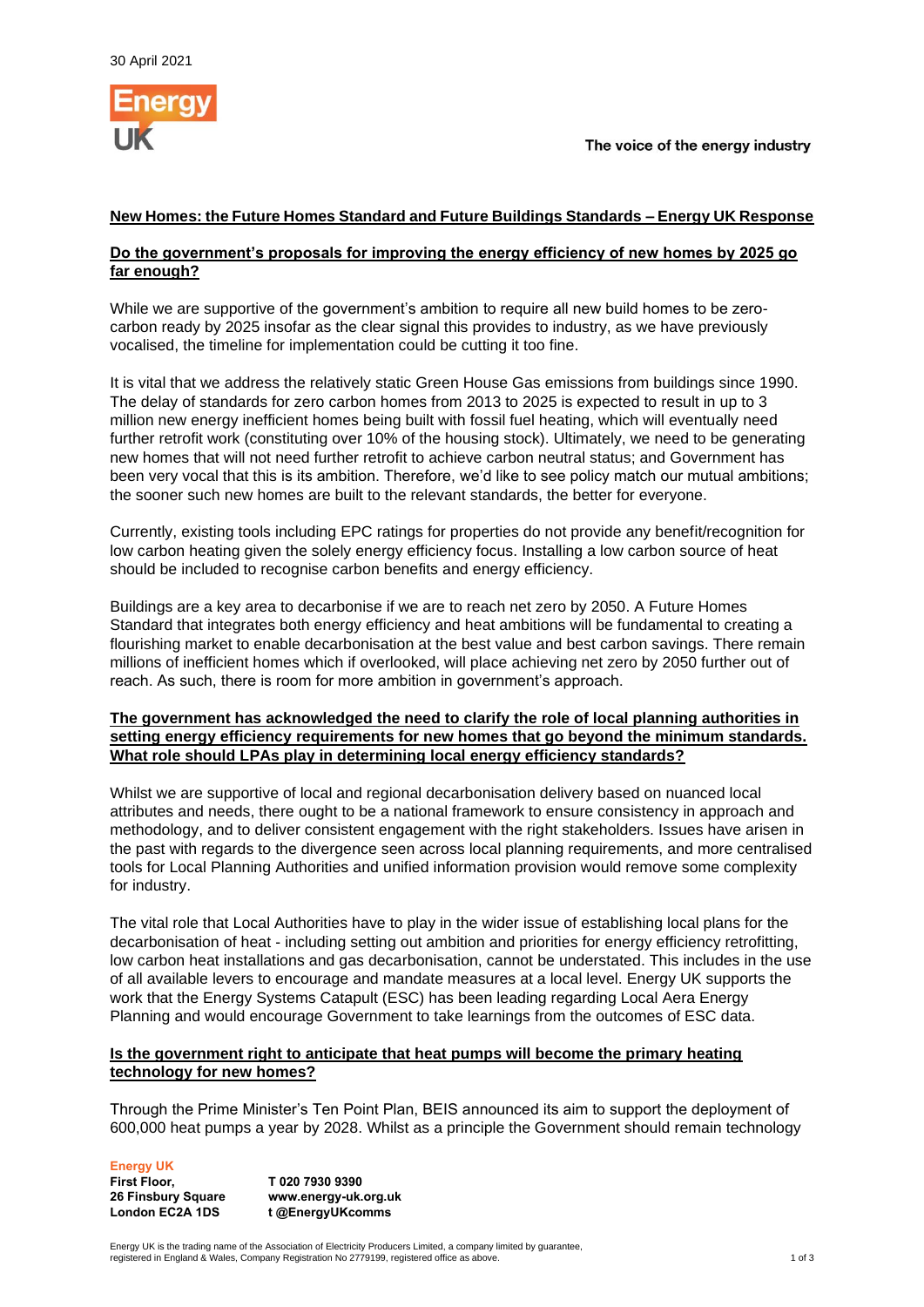neutral, by signalling this ambition Government is providing industry with the confidence to invest and scale up supply chains for a technology expected to contribute significantly to UK decarbonisation. This will enable movement towards addressing the key barriers to deployment (broadly; cost, disruption, noise, thermal comfort and product standards/efficacy) while remaining mindful of the portion of housing stock where heat pumps are not the optimal solution.

Individual heat pumps, as well as heat-pump-lead heat networks are likely to be the most widely available technologies in the near future and should be supported. Incentives for all technologies should be assessed holistically. If not, the risk is that inefficiencies emerge in the process of decarbonisation; for example, if individual heat pumps are incentivised in an area where heat networks would be more appropriate.

For immediate CO2 reductions, electric heat pumps are expected to be the primary technology. It is worth noting that hydrogen is not ready for use in domestic heating and it will take more time for trials to complete and an established stance on hydrogen for heating is widely accepted. Efficient electric heat pumps, when combined with high energy efficiency standards, are capable of meeting the heating needs of residents in new build homes to an acceptable standard.

The implementation of this zero-carbon requirement will help to grow the market for these approaches as developer's demand for low carbon heating in England increases to enable compliance. Government could go further to encourage skills programmes in installation, operation and maintenance of heat pumps to ensure the skills base of the workforce grows with rising demand.

Other low carbon technologies such as hybrid heat pumps, bio-gasses and fuels, and enabling solutions like heat networks, are part of the myriad of solutions currently on offer. This range of wider solutions requires more nuanced approaches to subsidy and market mechanisms to ensure a level playing field across all technologies. As Hydrogen becomes feasible, providers will then be able to enter a robust, competitive market alongside the wide range of established solutions.

## **Will the proposals address the performance gap between design intent and build quality of new homes?**

Without a comprehensive compliance scheme to accompany and fully embed the proposals, the Future Homes Standard can only go so far in addressing the performance gap between design intent and build quality of new homes.

There are currently gaps between buildings' expected level of efficiency and their actual operational performance. A more robust approach to ensuring compliance and enforcement with any improved Building Regulations is critical to its success. Requirements and standards for retrofit are becoming more stringent, which we naturally welcome. What is needed now is consistency across the sector in terms of quality, standards and compliance regimes.

#### **Is the government right to introduce revised transitional arrangements?**

The current transitional arrangement proposals penalise multi-phase heat networks and would create obstacles in developing a heat networks market. It is essential that heat networks are enabled to be designed strategically, with expansion potential, as to create economies of scale and maximise the benefits of this technology. The current transitional arrangements are preventing this from happening and they should be revised.

Alternatively, Local Authorities should be allowed to deviate from the national Regulations and define local carbon trajectories for their own heat networks.